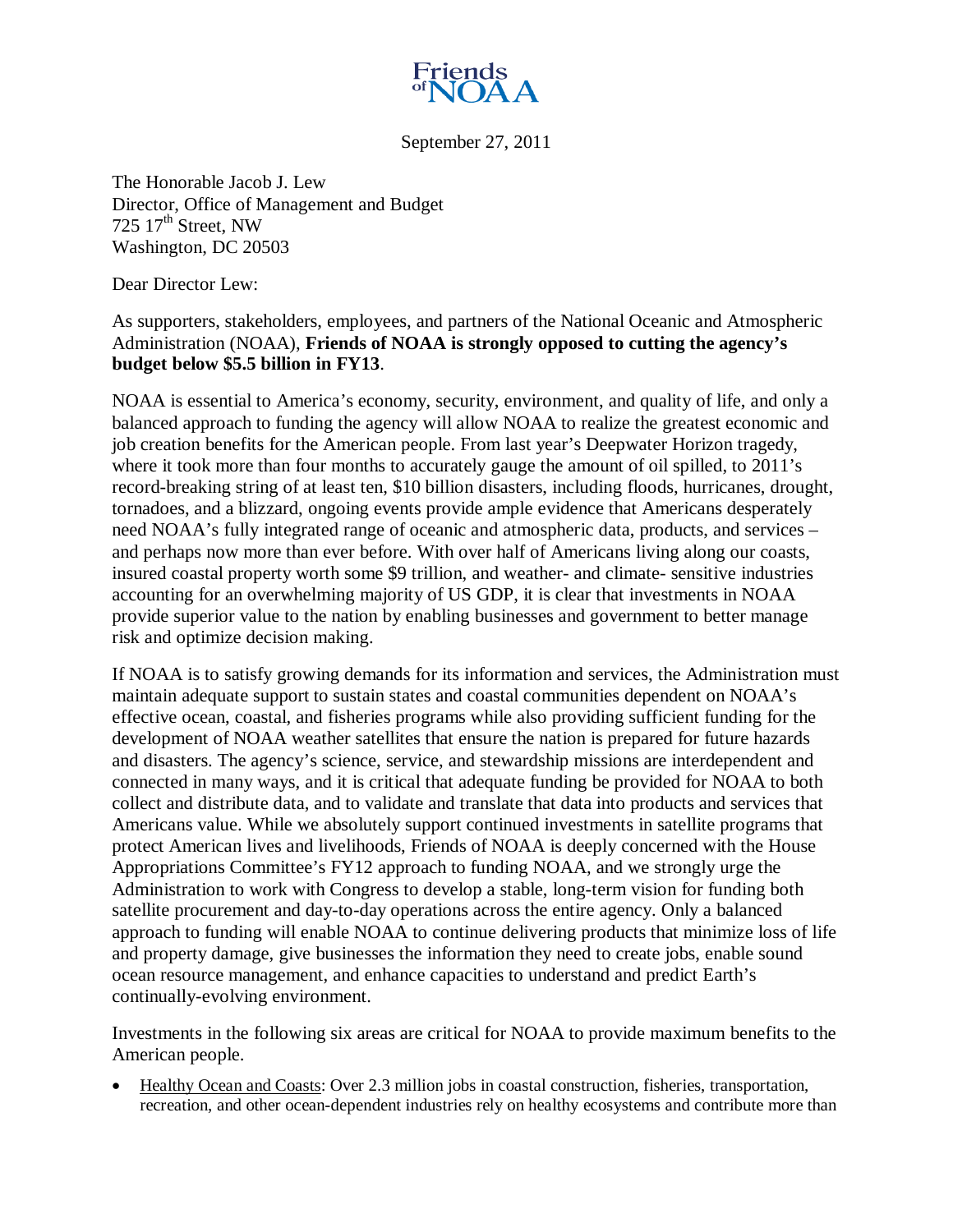\$138 billion annually to the nation's GDP. A healthy ocean has drawn 53% of Americans to live on the coasts – 69 million workers in coastal counties contribute nearly \$8 trillion annually to GDP. *Funding cuts will risk NOAA's ability to ensure clean beaches, fishing, and ocean recreation opportunities in thousands of coastal communities; provide oceanographic data enabling safe maritime commerce; and implement the recommendations of the bipartisan US Commission on Ocean Policy.*

- National Weather Service Forecasts and Warnings: On the nation's highways and roads, adverse weather causes 7,400 deaths, over 700,000 injuries, 1.5 million crashes, and \$42 billion in economic losses each year. Roughly 70% of air traffic delays could be avoided with more accurate weather information, saving \$19 billion per year. Routine weather variations can affect up to 3.4% of GDP. Funding below the recommended level could result in the closure of NWS forecast offices, each of *which safeguards an average population of 2.5 million people, and jeopardize the provision of 76 billion observations, 1.5 million forecasts, and 50,000 warnings each year.*
- Environmental Data to Manage Risk: Data and delivery systems for long-term environmental information affecting agriculture, marine and freshwater resources, flooding, forest management, coastal development, and wildland fire give stakeholders critical tools to manage natural resources, reduce hazard risks, and limit federal liabilities. Drought forecasts are worth up to \$8 billion per year to the farming, transportation, tourism, and energy sectors, and a changing ocean affects coastal properties worth \$170 billion.

*Funding below the recommended level will jeopardize critical, high quality jobs and research capabilities and place at risk the development of new technologies and industries enabled by university and industry partnerships for long-term monitoring of environmental change.*

• Fisheries Management: Fishery stock assessments and data collection are essential to give managers the information they need to sustain fishing opportunities and jobs while preventing overfishing. Rebuilding all overfished stocks and harvesting them at maximum sustainable yield would generate \$31 billion in sales impacts and support up to 500,000 jobs.

*Funding cuts will undermine recent gains in stock assessments and set back efforts to identify science-based catch limits that will maintain productive fisheries, secure fishing opportunities and jobs for present and future generations, and support the economic viability of coastal communities.*

- Research and Innovation: Cutting-edge science enables the development of innovative technologies, models, and observing systems that improve NOAA's long-term effectiveness and provide information critical to the basic functioning of a modern economy and safe society. Research establishes a credible foundation for businesses and government to understand, predict, and manage the risks of routine and severe weather, changing ocean ecosystems, and other environmental challenges. *Funding cuts will jeopardize improvements in ecosystem and environmental forecasting and modeling capabilities; integrated observing systems and the provision of basic environmental data; and the development of tools that help communities plan for extreme weather events and other disasters.*
- Joint Polar Satellite System: Government at all levels, citizens, and industry rely on polar satellites producing continuous data for weather forecasting, storm tracking, and long-term monitoring that protect lives and infrastructure. Satellite observations of extratropical storms and volcanic ash clouds enable the maritime commerce and aviation industries to avoid losses up to \$720 million per year. *Funding below the recommended level will force the continued erosion of funding for other core NOAA programs and leave Americans without the detailed severe weather information and warnings on which they rely every day. Cuts will also increase the total cost to taxpayers by as much as 500%.*

We again urge the Administration to fund programs essential to protecting lives and livelihoods without suppressing effective ocean, coastal, and fisheries programs. Furthermore, we strongly